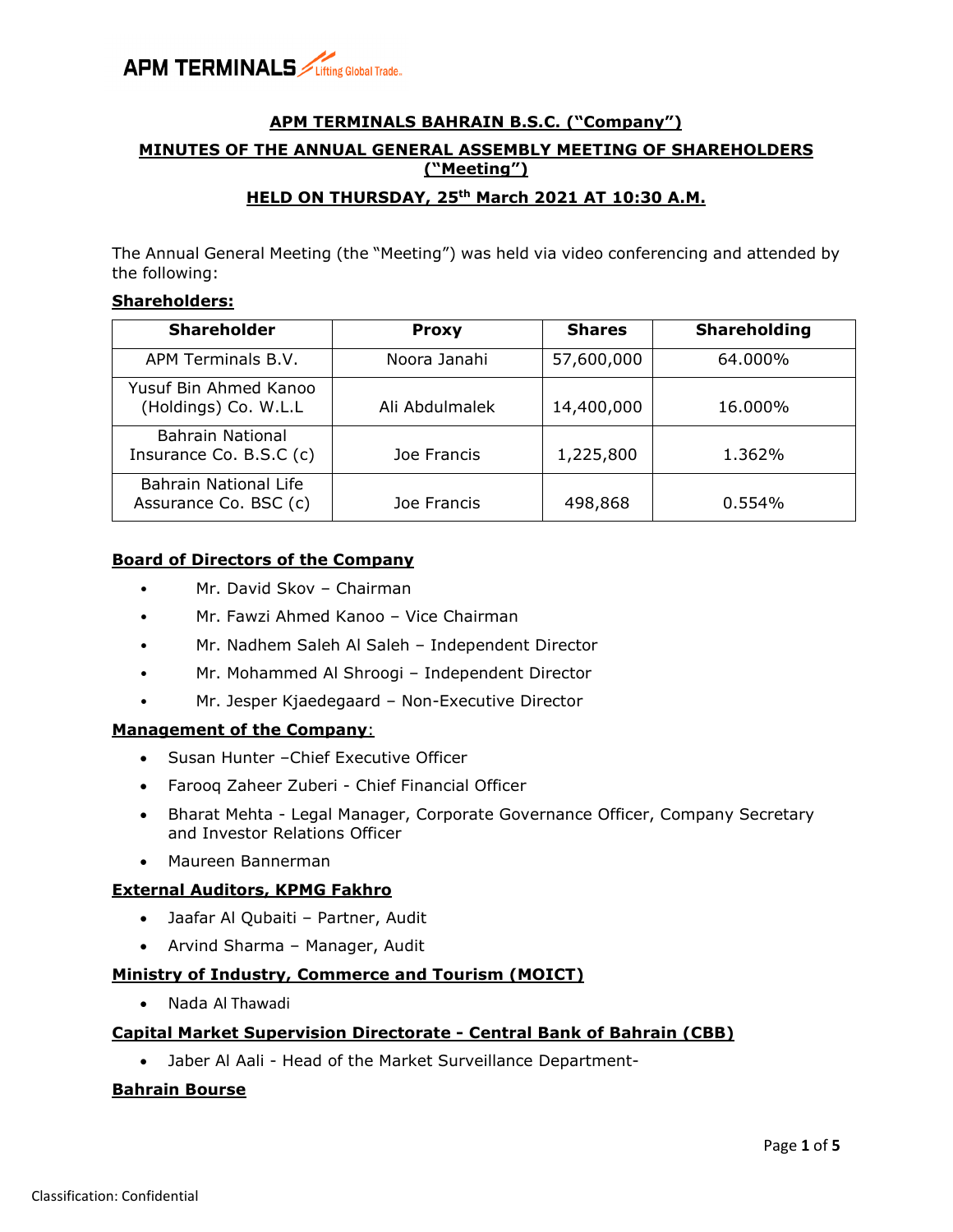## **APM TERMINALS**

• Senan al Sherooqi – Listing & Disclosure

#### **Bahrain Clear, Share Registrar**

• Hussain Ali Haji - Senior Administrator

Notice having been given to the Shareholders for the Meeting; the Meeting commenced at 10.30 A.M via video conference through Zoom. The Share Registrar confirmed in writing that the Meeting is attended by shareholders representing 81.92% of the share capital of the Company. Accordingly, it was confirmed that the Meeting has the required quorum and therefore the Meeting is in order to transact the business as listed on the Agenda circulated to all the shareholders.

Mr. David Skov was designated Chairman of the Meeting (the "Chairman").

\*\*\*\*\*\*\*

### **Welcome Address by the Chairman**

For and on behalf of the Board of Directors of the Company, the Chairman welcomed the Shareholders, representatives of MOICT, CBB, Bahrain Bourse, Share Registrars, External Auditors and all others in attendance.

Mr. Skov delivered a short note on Company's performance in 2020. Mr. Skov stated that 2020 was an unprecedent year. The COVID-19 pandemic has been a human, health and economic crisis around the globe with many calling it a black swan event. The pandemic posed serious challenges to businesses and governments around the world. For APMT Bahrain the key focus was safety of our staff and ensuring we continue to deliver uninterrupted services to our customers and stakeholders. APMT Bahrain continued to work in close partnership with PMA and other government authorities towards these objectives.

As a result of these efforts, the port was able to handle a sudden sharp surge in volumes which came about due to causeway closure and Project cargo imports. 2020 thus became the highest ever year in terms of revenue and profit for the company.

Overall revenue growth was 13%. Container handling segment grew by 8% while General cargo saw an increase of 27% driven by project cargo volumes for BAPCO modernization project. Marine revenue was flat owing to lower moves in private jetties.

Costs were kept under control with a like for like cost growth (excluding one offs) of 2% only. This was made possible through sustained take cost out programs across the terminal, renegotiating major new contracts at favourable terms, freezing medical insurance costs without reducing any coverage, meeting KPI targets and avoiding penalties and maximising our finance income (interest) through effective cash flow & treasury management. In 2020 we continued to make all the necessary investments in our people and assets. There were major programs carries out for the upkeep of our equipment and facilities as well as continued investment in staff welfare, training and development.

The dividend pay-out in 2020 of 151.8 fils per share is 34% higher than last year.

Mr. Skov then proceeded with the Agenda items of the Meeting.

\*\*\*\*\*\*\*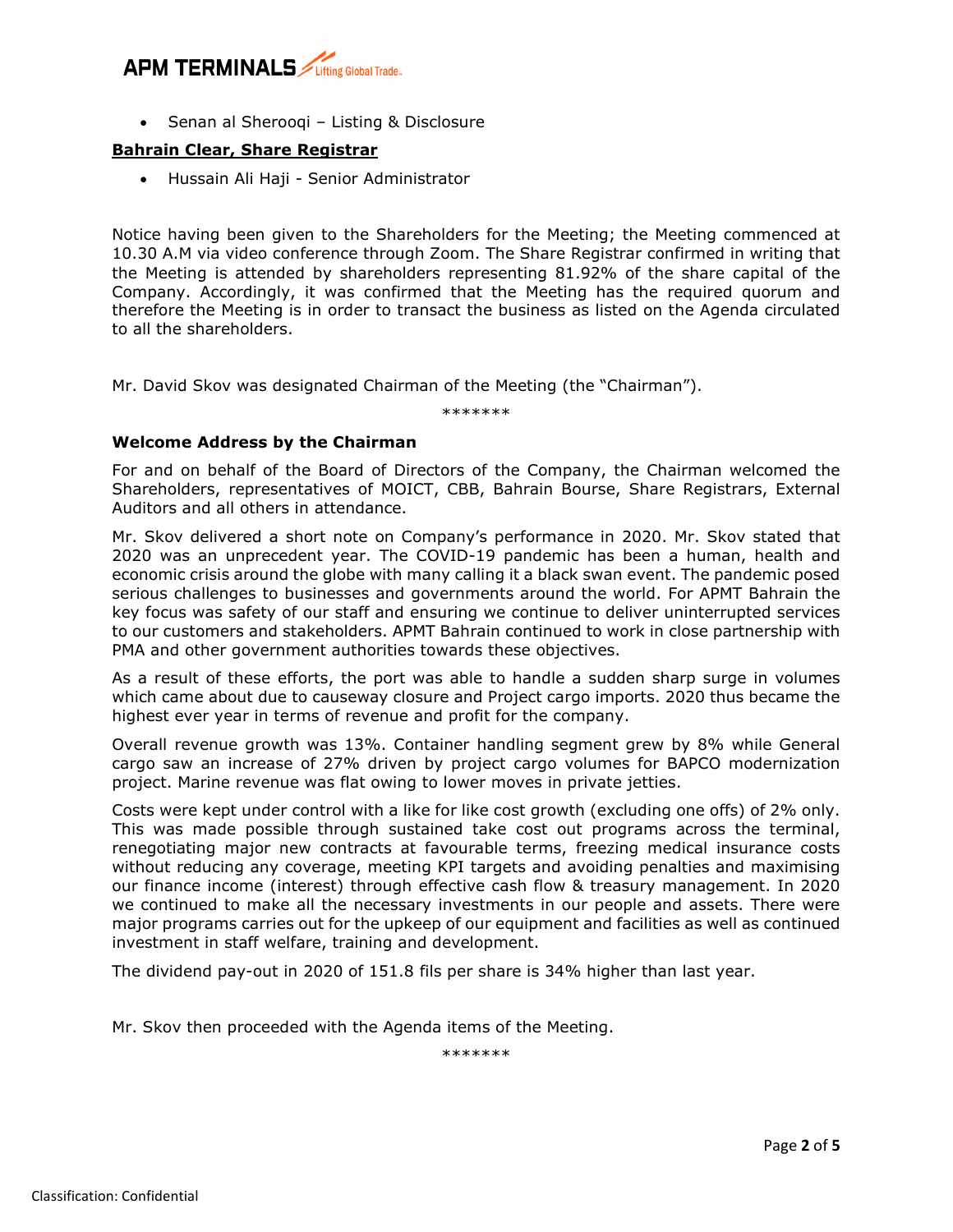

#### **Agenda Item No. 1:**

#### **To review and approve the minutes of the 14th Annual General Assembly Meeting of Shareholders held on 26 March 2020.**

With due consideration of the Shareholders, it was unanimously RESOLVED that the minutes of the Ordinary Annual General Assembly Meeting of Shareholders held on 26 March 2020 are approved and confirmed in all aspects and be filed in the Company's books and records.

#### **Agenda Item No. 2:**

#### **To review and approve the report of the Board of Directors on the activities of the Company for the financial year ended 31 December 2020.**

With due consideration of the Shareholders, it was unanimously RESOLVED that the report of the Board of Directors on the Company's activities for the financial year ended 31 December 2020 is hereby approved and confirmed in all aspects.

#### **Agenda Item No. 3:**

#### **To review and approve the external auditors report on the Financial Statements for the year ended 31 December 2020.**

Mr. Jaffar Al Qubaiti addressed the Independent Auditor's Report for the year ended 31 December 2020 and read the introduction and the external auditor's opinion.

With due consideration of the Shareholders, it was unanimously RESOLVED that the Auditor's report on the financial Statements for the year ended 31 December 2020 is hereby approved and confirmed in all aspects.

#### **Agenda Item No. 4:**

#### **To review and approve the Audited Financial Statements for the financial year ended 31 December 2020.**

With due consideration of the Shareholders, it was unanimously RESOLVED that the audited Statement of Accounts for the financial year ended 31 December 2020 is hereby approved and confirmed in all aspects.

#### **Agenda Item No. 5:**

**To approve the recommendation of the Board of Directors to allocate the dividends for the financial year ended 31 December 2020 as follows;**

**i. Cash dividend of 151.8 fils per share or 151.8% of the paid-up capital amounting to BD 13.662 million for the financial year ended 31 December 2020.**

**In this regard, below are the key dates to be taken note of:**

| Event                                               | Date                 |
|-----------------------------------------------------|----------------------|
| <b>Cum-Dividend Date</b>                            | <b>28 March 2021</b> |
| (Last day of trading with entitlement to dividends) |                      |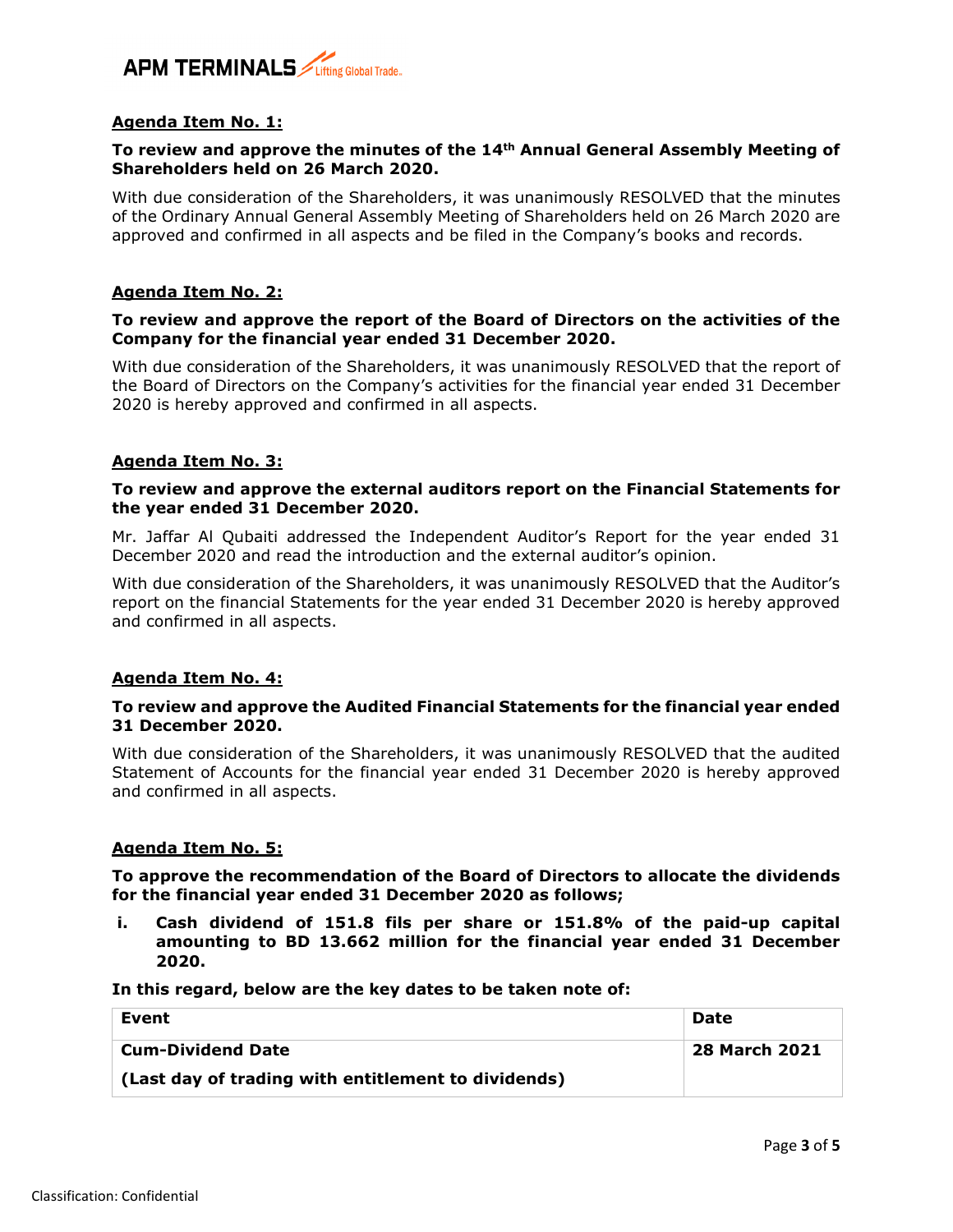# **APM TERMINALS** *Lifting Global Trade.*

| <b>Ex-Dividend Date</b>                                                                                    | <b>29 March 2021</b> |
|------------------------------------------------------------------------------------------------------------|----------------------|
| (First day of trading without entitlement to dividends)                                                    |                      |
| <b>Record Date</b>                                                                                         | <b>30 March 2021</b> |
| (The Day on which all shareholders whose names are on the<br>share register will be entitled to dividends) |                      |
| <b>Payment Date</b>                                                                                        | <b>13 April 2021</b> |
| (The Day on which the dividends will be paid to the entitled<br>shareholders)                              |                      |

Shareholders expressed their complete satisfaction with the dividend distribution.

With due consideration of the Shareholders, it was unanimously RESOLVED that the recommendation of the Board of Directors to allocate the dividends for the financial year ended 31 December 2020 as mentioned above is hereby approved and confirmed in all aspects

### **Agenda Item No. 6:**

#### **To approve a proposal for the distribution of remuneration to the members of the Board of Directors for a total amount of BD 74,500 for the financial year ended 31 December 2020, subject to the approval of the Ministry of Industry, Commerce and Tourism.**

With due consideration of the Shareholders, it was unanimously RESOLVED that the proposal to distribute remuneration to the members of the Board of Directors for a total amount of BD 74,500 for the financial year 31 December 2020 is hereby approved and confirmed in all aspects.

#### **Agenda Item No. 7:**

#### **To discuss and approve the Corporate Governance for 31 December 2020 and comply with the requirements of the Central Bank of Bahrain and the Ministry of Industry, Commerce and Tourism.**

With due consideration of the Shareholders, it was unanimously RESOLVED that the Corporate Governance report for 31 December 2020 is hereby approved and confirmed in all aspects.

#### **Agenda Item No. 8:**

#### **To review and approve material related party transactions entered by the Company for the financial year ended 31 December 2020 as set out in Note 22 of the Financial Statements in line with Article 189 of the Commercial Companies Law.**

With due consideration of the Shareholders, it was unanimously RESOLVED that the material related party transactions entered by the Company for the financial year ended 31 December 2020 as set out in Note 22 of the Financial Statements in line with Article 189 of the Commercial Companies Law is hereby approved and confirmed in all aspects.